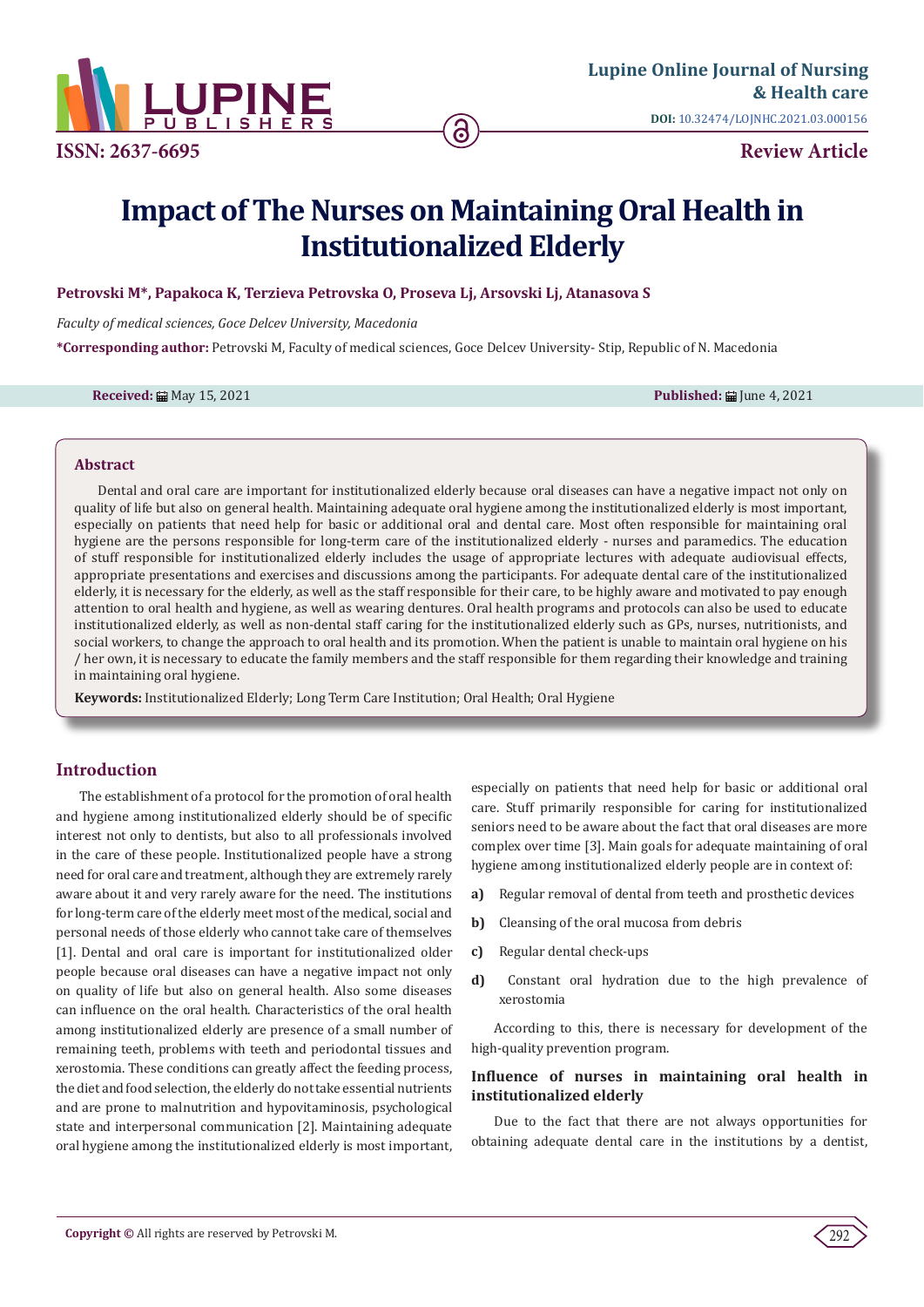the people responsible for their care are ideal candidates for implementation of these activities. The staff responsible for institutionalized elderly plays a huge role in the dental care of the institutionalized elderly within the institution. This is due to the fact that they come into direct contact with the elderly and know their needs and opportunities for performing daily oral hygiene [4]. Elderly population institutionalized in long-term care institutions mainly has inadequate or insufficient oral health and hygiene. This condition is especially characteristic of people who need help to maintain adequate oral hygiene. Activities for regular maintenance of oral hygiene should be related to the use of appropriate toothbrushes, manual or electric, using additional techniques for maintaining oral hygiene, toothpaste, which should be fluoridated as with chlorhexidine-containing agents. For proper oral hydration it is necessary to use mouthwashes or gels [5]. The activities for adequate oral hygiene can be undertaken by the staff responsible for the care of the elderly, by the elderly themselves or by both groups. Maintaining adequate oral hygiene among institutionalized elderly is main responsibility of the staff for longterm care of the institutionalized elderly - nurses and paramedics. The need for training related for adequate oral hygiene activities for institutionalized elderly of this stuff is necessary. One of the reasons why nurses are avoiding activities related to oral care for the elderly is associated with insufficient recognition of oral hygiene proprieties among institutionalized elderly. Nurses have deficient knowledge about oral hygiene and oral diseases. Problems related to maintaining oral hygiene among caregivers are:

- **a)** Shortage of time
- **b)** Inadequate knowledge about techniques for maintaining oral hygiene
- **c)** Non-communicative and inappropriate patients [6].

The training of these staff can improve the quality of oral hygiene among institutionalized elderly. Guidelines for educational programs for improving oral health and hygiene for caregivers are targeted to:

- **a)** Importance of daily maintenance of oral hygiene among institutionalized elderly.
- **b)** Theoretical bases and practical improvement of the techniques for maintaining oral hygiene among institutionalized elderly.
- **c)** Recognition of clinical signs and symptoms of the most common oral diseases [6]

According to these facts, educational programs must include activities mainly targeted to:

- **a)** oral health evaluation of institutionalized elderly
- **b)** education of staff for maintain oral hygiene
- **c)** education of institutionalized elderly

#### **d)** prevention of oral diseases [7].

The role and attitude of long-term care staff can influence on understanding and improving of oral health. It can be easily noticed that the management of the institutions for long-term care of the elderly indicate that oral health and hygiene is better than it is in reality [8]. The education of stuff responsible for institutionalized elderly includes the use of appropriate lectures with adequate audiovisual effects, appropriate presentations and exercises and discussions among the participants. Also, it is important to adapt the educational program according to their prior knowledge.

## **The goals of the educational program of the professionals responsible for the care of the elderly are aimed to**

- **a)** Obtaining information about oral conditions and diseases as well as the possibilities for their prevention
- **b)** The importance of regular maintenance of oral hygiene, as well as the negative effects of not maintaining oral hygiene on oral and general health
- **c)** The impact of xerostomia on oral health, nutrition and general health
- **d)** Detection of changes in the oral mucosa caused by improperly dentures
- **e)** The importance of tooth replacement especially in chewing and nutrition
- **f)** Introduction to the positive effects of the use of fluoride toothpastes and mouthwashes [9].

Working with the elderly is not just a waste of time and it is always necessary to consider their needs as well as their health. Based on the high percentage of institutionalized people who are medically compromised, it is necessary for the staff to be familiar with the characteristics of their oral health and oral hygiene depending on the present diseases. Patients with mobility impairment or inability to understand the instructions for maintaining oral hygiene need to be properly cared by the staff responsible for them. A special problem are people with cerebrovascular diseases or arthritis, in which there is a predominantly reduced manual activities, is necessary if they are able to be trained for independent oral hygiene using a regular toothbrush. People with higher physical disabilities are among those who need help with regular oral hygiene. Professionals responsible for caring of institutionalized elderly in many cases need to make some adjustments to the toothbrushes to facilitate oral hygiene. Such adaptations are increasing the length or changing the angulation of the brush handle. Today, some manufacturers of products for maintaining oral hygiene in daily production have released such brushes. Oral hygiene activities can be performed in the baths from the hospital rooms or in the beds among the patients with disabilities. It is best for these patients to be in a sitting position. The importance of the training of this type

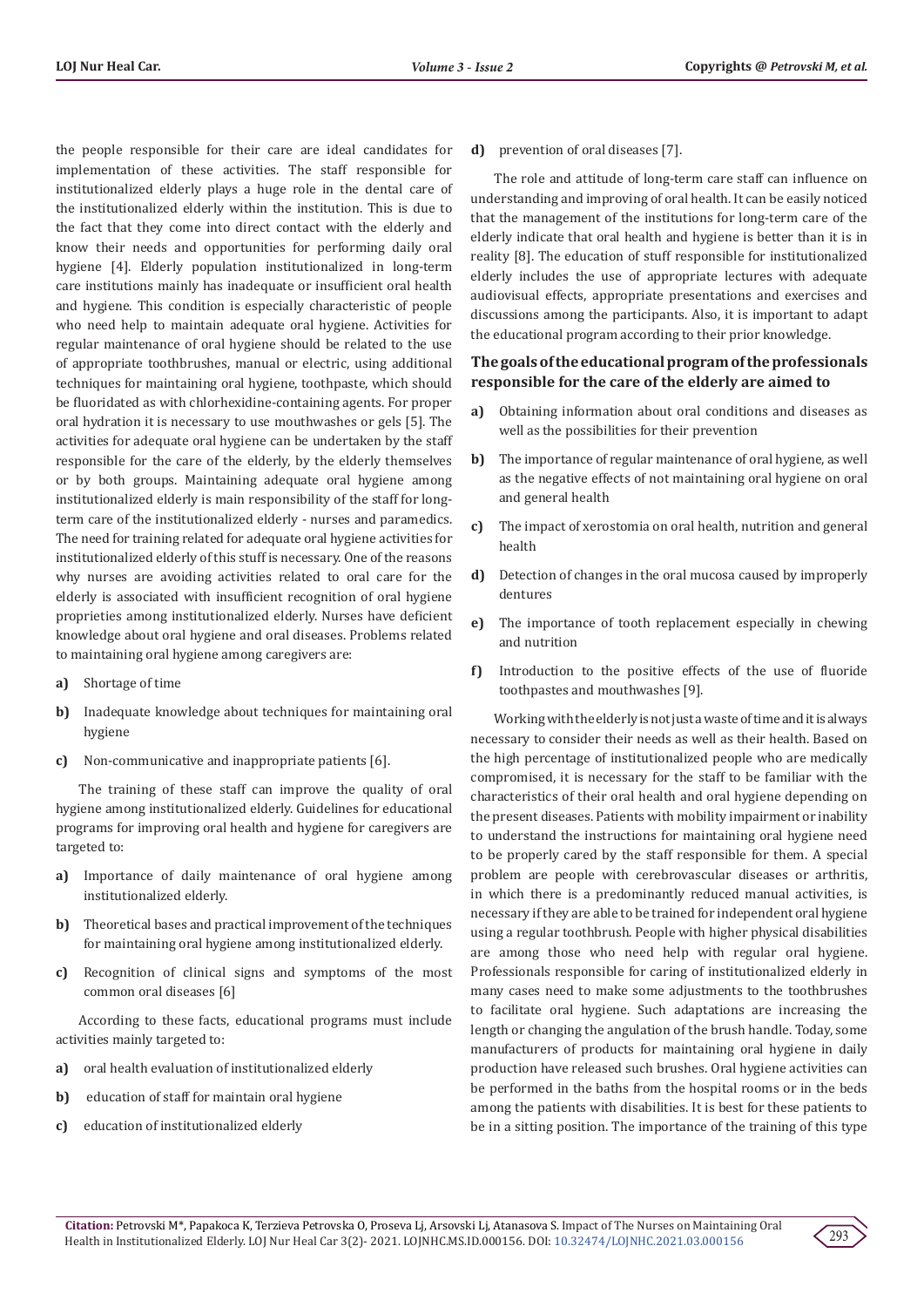of staff is especially important in the cases when the activities for maintenance of oral hygiene among the institutionalized elderly people who are "tied to the bed". In such persons, the position in which the person should be is the lateral decubitus position [10]. Brushing the teeth of people who need help is best to be done at bedtime, but due to the shortage of staff in night shifts, brushing their teeth at least once a day, sometime after breakfast or lunch is also satisfactory. The average time it takes for a patient is 2 minutes, with small variations in people who have small number of natural teeth. The use of an electric brush in such persons is important in saving both the time and the physical condition of the persons responsible for maintaining oral hygiene. Additionally, it is necessary to use 0.12% chlorhexidine solution in patients who don't have problems with swallowing and spitting [11].

Staff which is taking care of the oral hygiene of institutionalized elderly people needs to be trained for hydratation of the oral mucosa of people with severe xerostomia who are unable to take care of themselves. It can be used a gauze (preferably sterile) that is immersed in saline, and their lips should be coated with neutral cream. People who have xerostomia are also advised to use sugar-free chewing gum or gums with artificial sweeteners, nonalcoholic solutions and gels, and in the most severe cases after the recommendation of dentist artificial saliva can be used [3]. Caries reduction and the number of extracted teeth as a result of caries, reducing the number of teeth lost due to periodontal disease, reducing the number of people who use tobacco due to its side effects, reducing the number of toothless individuals, increasing in the number of natural teeth, as well as increasing of the percentage of persons who meet the criterion of optimal oral health are the longterm aims of geriatric preventive dental medicine. Guidelines for regular screening for oral cancer and xerostomia among the elderly aged 65-74 are also provided in the most developed countries [12]. For adequate dental care of the institutionalized elderly, it is necessary for the elderly, as well as the staff responsible for their care, to be highly aware and motivated to pay enough attention to oral health and hygiene, as well as wearing dentures. Activating the elderly in performing various activities for maintaining oral hygiene is aimed to restore their self-confidence, as well as to enable physical and muscular activity and coordination. This is also an important role of the nurses in the long-term care institutions.

## **The basic activities for implementation of oral health and hygiene protocols among institutionalized elderly aimed for solving the following problems**

**a)** Improving and maintaining adequate dental hygiene, by brushing all teeth sides with the use of fluoride paste. Mobile prosthodontic appliances, before undertaking such activities, it is necessary to be removed from the mouth. This is based on fact that fluoride dental pastes have been scientifically proven to be effective in reducing coronary and root caries. Institutionalized elderly with mobile prosthetic appliances

should know that prostheses need to be removed from the mouth overnight. If there are financial possibilities, additional chemical solutions can be used for additional denture hygiene.

- **b)** Rinsing the oral mucosa with chlorhexidine. Daily rinsing of the mouth with this solution for at least one minute is recommended. Usage of chlorhexidine is due to its scientifically proven role against bacteria.
- **c)** Solving the xerostomia. It is necessary to educate the staff who takes care for the institutionalized elderly as well as the institutionalized elderly for proper nutrition, rich with fresh vegetables and fruits, rinsing with mouthwashes that can regulate the xerostomia [6].

Oral health programs and protocols can also be used for education of institutionalized elderly, as well as non-dental staff caring for the elderly such as GPs, nurses, nutritionists, and social workers, to change the approach to oral health and its promotion. The knowledge, attitudes and habits they will acquire and develop can have long-term implications for the oral health of the elderly.

Most often the goals of such prevention programs are:

- **a)** Understanding the importance of reducing carbohydrate intake between meals, due to the fact on reducing the prevalence of dental caries
- **b)** Understanding the meaning of having bigger number of natural teeth in the mouth
- **c)** Increasing the percentage of the elderly population that makes regular dental check-ups
- **d)** Ideal or optimal oral health is imperative for institutionalized elderly. The need for the staff caring for the institutionalized elderly to get acquainted with the optimal oral health and to understand the role of the oral health and hygiene.

And maybe the most important is when the patient is unable to maintain oral hygiene on his / her own, there is necessary to educate the staff responsible for them regarding their knowledge and training in maintaining oral hygiene. Institutionalized elderly people have a lot of oral changes and disorders such as: caries and periodontal disease, xerostomia, inadequate restorations, bruxism, tooth loss, as well as other general factors that may affect the oral health of these individuals. Therefore, when performing dental interventions, during each visit before the intervention, it is necessary to go through the medical history again, due to the possibilities of changes in the health condition of the elderly [12]. Psychological and economic moments influencing poor oral health and hygiene can have a negative effect on quality of life should be also taken as the basis of any oral health improvement protocol. Hence the importance of a multidisciplinary approach is to meet the health needs of the elderly.